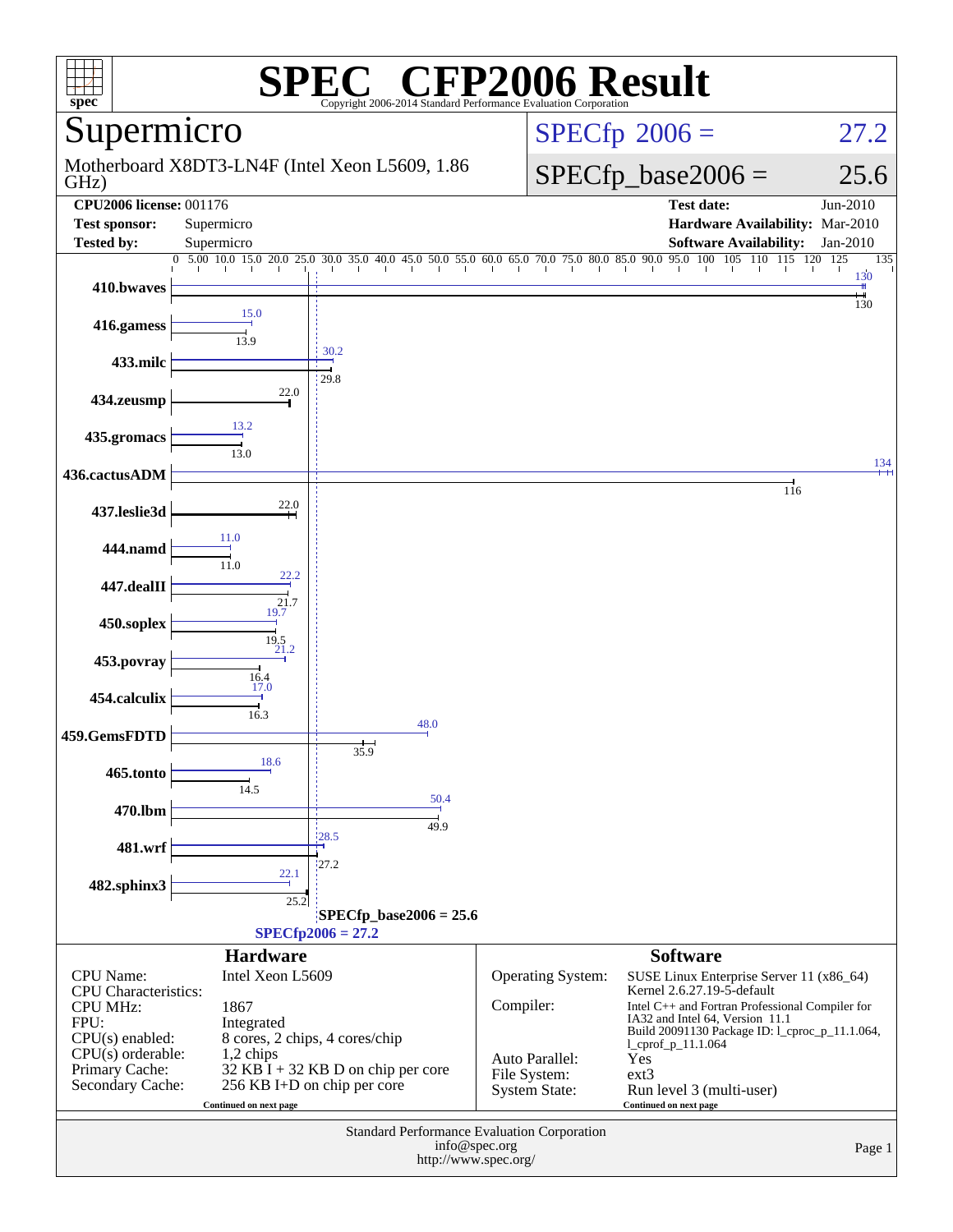

### Supermicro

#### GHz) Motherboard X8DT3-LN4F (Intel Xeon L5609, 1.86

### $SPECfp2006 = 27.2$  $SPECfp2006 = 27.2$

### $SPECfp\_base2006 = 25.6$

| <b>CPU2006 license: 001176</b>                                             |                                                                                                                                | <b>Test date:</b><br>$Jun-2010$                            |                                   |  |  |
|----------------------------------------------------------------------------|--------------------------------------------------------------------------------------------------------------------------------|------------------------------------------------------------|-----------------------------------|--|--|
| <b>Test sponsor:</b>                                                       | Supermicro                                                                                                                     | Hardware Availability: Mar-2010                            |                                   |  |  |
| <b>Tested by:</b>                                                          | Supermicro                                                                                                                     | <b>Software Availability:</b><br>$Jan-2010$                |                                   |  |  |
| L3 Cache:<br>Other Cache:<br>Memory:<br>Disk Subsystem:<br>Other Hardware: | 12 MB I+D on chip per chip<br>None<br>48 GB (12 x 4 GB 2Rx4 DDR3-1066 RDIMM, ECC, CL7)<br>1 x 500 GB SATA II, 7200 RPM<br>None | <b>Base Pointers:</b><br>Peak Pointers:<br>Other Software: | $64$ -bit<br>$32/64$ -bit<br>None |  |  |

**[Results Table](http://www.spec.org/auto/cpu2006/Docs/result-fields.html#ResultsTable)**

| Results Table          |                                                                                                          |              |                |       |                |       |                |              |                |              |                |              |
|------------------------|----------------------------------------------------------------------------------------------------------|--------------|----------------|-------|----------------|-------|----------------|--------------|----------------|--------------|----------------|--------------|
|                        |                                                                                                          | <b>Base</b>  |                |       |                |       | <b>Peak</b>    |              |                |              |                |              |
| <b>Benchmark</b>       | <b>Seconds</b>                                                                                           | <b>Ratio</b> | <b>Seconds</b> | Ratio | <b>Seconds</b> | Ratio | <b>Seconds</b> | <b>Ratio</b> | <b>Seconds</b> | <b>Ratio</b> | <b>Seconds</b> | <b>Ratio</b> |
| 410.bwaves             | 106                                                                                                      | 128          | 105            | 130   | 105            | 130   | 105            | 130          | 105            | <b>130</b>   | 105            | 129          |
| 416.gamess             | 1407                                                                                                     | 13.9         | 1409           | 13.9  | 1407           | 13.9  | 1306           | 15.0         | 1312           | 14.9         | 1306           | 15.0         |
| $433$ .milc            | 307                                                                                                      | 29.9         | 308            | 29.8  | 308            | 29.8  | 304            | 30.2         | 304            | 30.2         | 304            | 30.2         |
| 434.zeusmp             | 410                                                                                                      | 22.2         | 413            | 22.0  | 415            | 21.9  | 410            | 22.2         | 413            | 22.0         | 415            | 21.9         |
| 435.gromacs            | 548                                                                                                      | 13.0         | 546            | 13.1  | 548            | 13.0  | 538            | 13.3         | 539            | <u>13.2</u>  | 539            | 13.2         |
| 436.cactusADM          | 103                                                                                                      | 116          | 103            | 116   | 103            | 116   | 89.2           | 134          | 90.2           | 133          | 88.6           | 135          |
| 437.leslie3d           | 405                                                                                                      | 23.2         | 428            | 22.0  | 429            | 21.9  | 405            | 23.2         | 428            | 22.0         | 429            | 21.9         |
| 444.namd               | 729                                                                                                      | 11.0         | 729            | 11.0  | 728            | 11.0  | 733            | 10.9         | 732            | 11.0         | 732            | <b>11.0</b>  |
| $ 447 \text{.}$ dealII | 526                                                                                                      | 21.7         | 527            | 21.7  | 526            | 21.7  | 514            | 22.2         | 515            | 22.2         | 515            | 22.2         |
| $450$ .soplex          | 429                                                                                                      | 19.4         | 428            | 19.5  | 428            | 19.5  | 424            | 19.7         | 424            | 19.7         | 425            | 19.6         |
| 453.povray             | 325                                                                                                      | 16.4         | 323            | 16.5  | 324            | 16.4  | 251            | 21.2         | 251            | 21.2         | 250            | 21.3         |
| $ 454$ .calculix       | 506                                                                                                      | 16.3         | 507            | 16.3  | 508            | 16.2  | 487            | 17.0         | 486            | 17.0         | 492            | 16.8         |
| 459.GemsFDTD           | 279                                                                                                      | 38.1         | 296            | 35.8  | 295            | 35.9  | 221            | 48.0         | 221            | 48.0         | 221            | 48.0         |
| $465$ .tonto           | 677                                                                                                      | 14.5         | 677            | 14.5  | 678            | 14.5  | 530            | 18.6         | 530            | 18.6         | 530            | 18.6         |
| 470.1bm                | 276                                                                                                      | 49.9         | 276            | 49.8  | 276            | 49.9  | 273            | 50.3         | 273            | 50.4         | 273            | 50.4         |
| 481.wrf                | 411                                                                                                      | 27.2         | 410            | 27.2  | 410            | 27.3  | <u>392</u>     | 28.5         | 393            | 28.4         | 391            | 28.6         |
| 482.sphinx3            | 772                                                                                                      | 25.2         | 775            | 25.1  | 767            | 25.4  | 881            | 22.1         | 886            | 22.0         | 882            | 22.1         |
|                        | Results appear in the order in which they were run. Bold underlined text indicates a median measurement. |              |                |       |                |       |                |              |                |              |                |              |

#### **[Operating System Notes](http://www.spec.org/auto/cpu2006/Docs/result-fields.html#OperatingSystemNotes)**

 'ulimit -s unlimited' was used to set the stack size to unlimited prior to run OMP\_NUM\_THREADS set to number of cores KMP\_AFFINITY set to granularity=fine,scatter KMP\_STACKSIZE set to 200M

#### **[Platform Notes](http://www.spec.org/auto/cpu2006/Docs/result-fields.html#PlatformNotes)**

 Fan speed set to Full Speed in BIOS Setup. As tested, the system used a Supermicro CSE-745TQ-920B chassis. The chassis is bundled with a PWS-920P-1R power supply, 2 SNK-P0038P heatsinks, as well as 2 FAN-0082L4 and 3 FAN-0074L4 cooling fans.

> Standard Performance Evaluation Corporation [info@spec.org](mailto:info@spec.org) <http://www.spec.org/>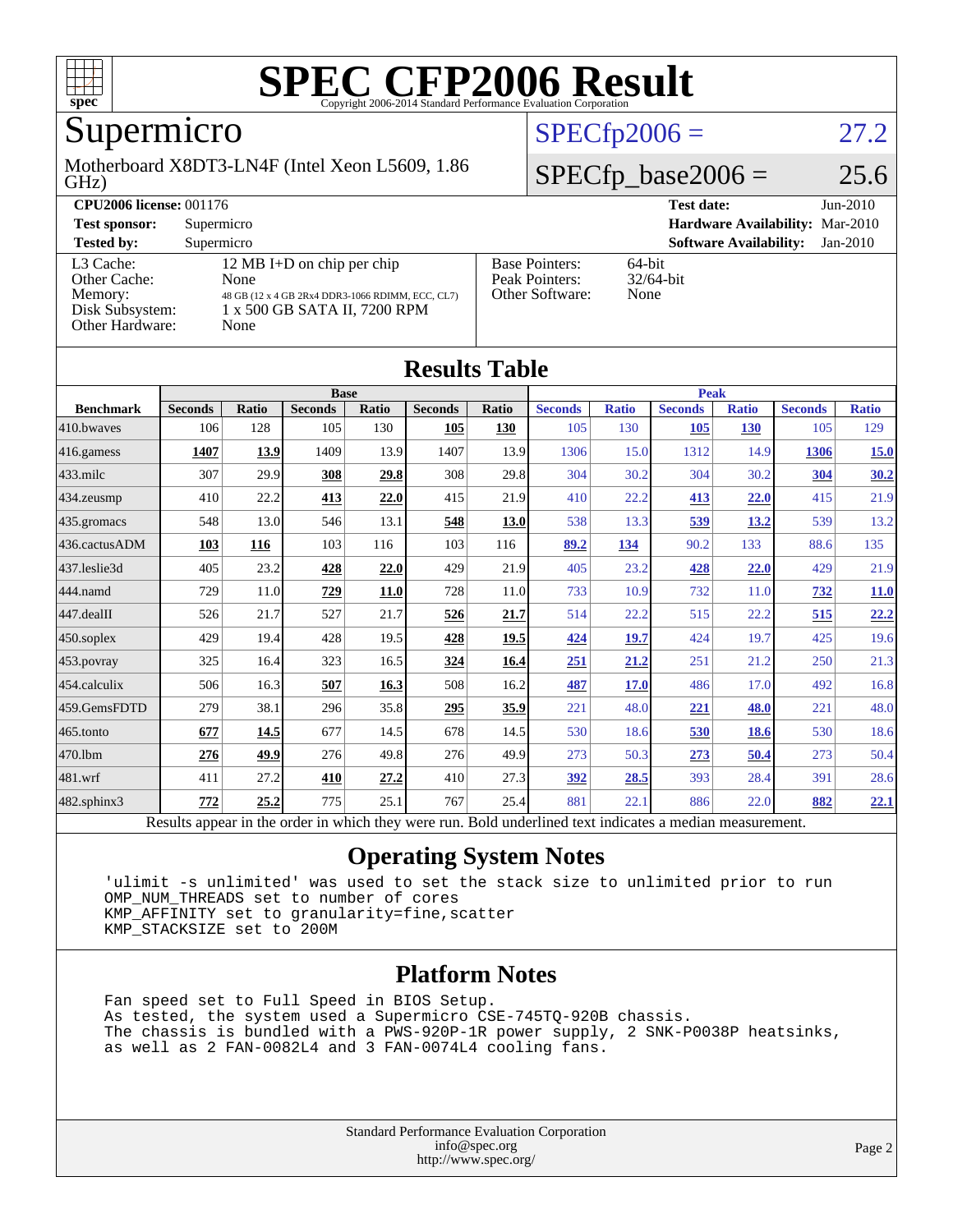

### Supermicro

GHz) Motherboard X8DT3-LN4F (Intel Xeon L5609, 1.86

**[CPU2006 license:](http://www.spec.org/auto/cpu2006/Docs/result-fields.html#CPU2006license)** 001176 **[Test date:](http://www.spec.org/auto/cpu2006/Docs/result-fields.html#Testdate)** Jun-2010

**[Tested by:](http://www.spec.org/auto/cpu2006/Docs/result-fields.html#Testedby)** Supermicro **[Software Availability:](http://www.spec.org/auto/cpu2006/Docs/result-fields.html#SoftwareAvailability)** Jan-2010

 $SPECTp2006 = 27.2$ 

 $SPECTp\_base2006 = 25.6$ 

**[Test sponsor:](http://www.spec.org/auto/cpu2006/Docs/result-fields.html#Testsponsor)** Supermicro **[Hardware Availability:](http://www.spec.org/auto/cpu2006/Docs/result-fields.html#HardwareAvailability)** Mar-2010

#### **[General Notes](http://www.spec.org/auto/cpu2006/Docs/result-fields.html#GeneralNotes)**

Binaries were compiled on SLES 10 with Binutils 2.18.50.0.7.20080502

### **[Base Compiler Invocation](http://www.spec.org/auto/cpu2006/Docs/result-fields.html#BaseCompilerInvocation)**

[C benchmarks](http://www.spec.org/auto/cpu2006/Docs/result-fields.html#Cbenchmarks):  $\text{icc}$   $-\text{m64}$ 

[C++ benchmarks:](http://www.spec.org/auto/cpu2006/Docs/result-fields.html#CXXbenchmarks) [icpc -m64](http://www.spec.org/cpu2006/results/res2010q3/cpu2006-20100621-11966.flags.html#user_CXXbase_intel_icpc_64bit_bedb90c1146cab66620883ef4f41a67e)

[Fortran benchmarks](http://www.spec.org/auto/cpu2006/Docs/result-fields.html#Fortranbenchmarks): [ifort -m64](http://www.spec.org/cpu2006/results/res2010q3/cpu2006-20100621-11966.flags.html#user_FCbase_intel_ifort_64bit_ee9d0fb25645d0210d97eb0527dcc06e)

[Benchmarks using both Fortran and C](http://www.spec.org/auto/cpu2006/Docs/result-fields.html#BenchmarksusingbothFortranandC): [icc -m64](http://www.spec.org/cpu2006/results/res2010q3/cpu2006-20100621-11966.flags.html#user_CC_FCbase_intel_icc_64bit_0b7121f5ab7cfabee23d88897260401c) [ifort -m64](http://www.spec.org/cpu2006/results/res2010q3/cpu2006-20100621-11966.flags.html#user_CC_FCbase_intel_ifort_64bit_ee9d0fb25645d0210d97eb0527dcc06e)

### **[Base Portability Flags](http://www.spec.org/auto/cpu2006/Docs/result-fields.html#BasePortabilityFlags)**

| 410.bwaves: -DSPEC CPU LP64                |                                                                |
|--------------------------------------------|----------------------------------------------------------------|
| 416.gamess: -DSPEC_CPU_LP64                |                                                                |
| 433.milc: -DSPEC CPU LP64                  |                                                                |
| 434.zeusmp: -DSPEC_CPU_LP64                |                                                                |
| 435.gromacs: -DSPEC_CPU_LP64 -nofor_main   |                                                                |
| 436.cactusADM: -DSPEC_CPU_LP64 -nofor main |                                                                |
| 437.leslie3d: -DSPEC CPU LP64              |                                                                |
| 444.namd: -DSPEC CPU LP64                  |                                                                |
| 447.dealII: -DSPEC CPU LP64                |                                                                |
| 450.soplex: -DSPEC_CPU_LP64                |                                                                |
| 453.povray: -DSPEC_CPU_LP64                |                                                                |
| 454.calculix: -DSPEC CPU LP64 -nofor main  |                                                                |
| 459. GemsFDTD: - DSPEC CPU LP64            |                                                                |
| 465.tonto: - DSPEC CPU LP64                |                                                                |
| 470.1bm: - DSPEC CPU LP64                  |                                                                |
|                                            | 481.wrf: -DSPEC CPU_LP64 -DSPEC_CPU_CASE_FLAG -DSPEC_CPU_LINUX |
| 482.sphinx3: -DSPEC CPU LP64               |                                                                |

### **[Base Optimization Flags](http://www.spec.org/auto/cpu2006/Docs/result-fields.html#BaseOptimizationFlags)**

Standard Performance Evaluation Corporation [C benchmarks](http://www.spec.org/auto/cpu2006/Docs/result-fields.html#Cbenchmarks): [-xSSE4.2](http://www.spec.org/cpu2006/results/res2010q3/cpu2006-20100621-11966.flags.html#user_CCbase_f-xSSE42_f91528193cf0b216347adb8b939d4107) [-ipo](http://www.spec.org/cpu2006/results/res2010q3/cpu2006-20100621-11966.flags.html#user_CCbase_f-ipo) [-O3](http://www.spec.org/cpu2006/results/res2010q3/cpu2006-20100621-11966.flags.html#user_CCbase_f-O3) [-no-prec-div](http://www.spec.org/cpu2006/results/res2010q3/cpu2006-20100621-11966.flags.html#user_CCbase_f-no-prec-div) [-static](http://www.spec.org/cpu2006/results/res2010q3/cpu2006-20100621-11966.flags.html#user_CCbase_f-static) [-parallel](http://www.spec.org/cpu2006/results/res2010q3/cpu2006-20100621-11966.flags.html#user_CCbase_f-parallel) [-opt-prefetch](http://www.spec.org/cpu2006/results/res2010q3/cpu2006-20100621-11966.flags.html#user_CCbase_f-opt-prefetch) [C++ benchmarks:](http://www.spec.org/auto/cpu2006/Docs/result-fields.html#CXXbenchmarks) [-xSSE4.2](http://www.spec.org/cpu2006/results/res2010q3/cpu2006-20100621-11966.flags.html#user_CXXbase_f-xSSE42_f91528193cf0b216347adb8b939d4107) [-ipo](http://www.spec.org/cpu2006/results/res2010q3/cpu2006-20100621-11966.flags.html#user_CXXbase_f-ipo) [-O3](http://www.spec.org/cpu2006/results/res2010q3/cpu2006-20100621-11966.flags.html#user_CXXbase_f-O3) [-no-prec-div](http://www.spec.org/cpu2006/results/res2010q3/cpu2006-20100621-11966.flags.html#user_CXXbase_f-no-prec-div) [-static](http://www.spec.org/cpu2006/results/res2010q3/cpu2006-20100621-11966.flags.html#user_CXXbase_f-static) [-parallel](http://www.spec.org/cpu2006/results/res2010q3/cpu2006-20100621-11966.flags.html#user_CXXbase_f-parallel) [-opt-prefetch](http://www.spec.org/cpu2006/results/res2010q3/cpu2006-20100621-11966.flags.html#user_CXXbase_f-opt-prefetch) [Fortran benchmarks](http://www.spec.org/auto/cpu2006/Docs/result-fields.html#Fortranbenchmarks): [-xSSE4.2](http://www.spec.org/cpu2006/results/res2010q3/cpu2006-20100621-11966.flags.html#user_FCbase_f-xSSE42_f91528193cf0b216347adb8b939d4107) [-ipo](http://www.spec.org/cpu2006/results/res2010q3/cpu2006-20100621-11966.flags.html#user_FCbase_f-ipo) [-O3](http://www.spec.org/cpu2006/results/res2010q3/cpu2006-20100621-11966.flags.html#user_FCbase_f-O3) [-no-prec-div](http://www.spec.org/cpu2006/results/res2010q3/cpu2006-20100621-11966.flags.html#user_FCbase_f-no-prec-div) [-static](http://www.spec.org/cpu2006/results/res2010q3/cpu2006-20100621-11966.flags.html#user_FCbase_f-static) [-parallel](http://www.spec.org/cpu2006/results/res2010q3/cpu2006-20100621-11966.flags.html#user_FCbase_f-parallel) [-opt-prefetch](http://www.spec.org/cpu2006/results/res2010q3/cpu2006-20100621-11966.flags.html#user_FCbase_f-opt-prefetch) Continued on next page

[info@spec.org](mailto:info@spec.org) <http://www.spec.org/>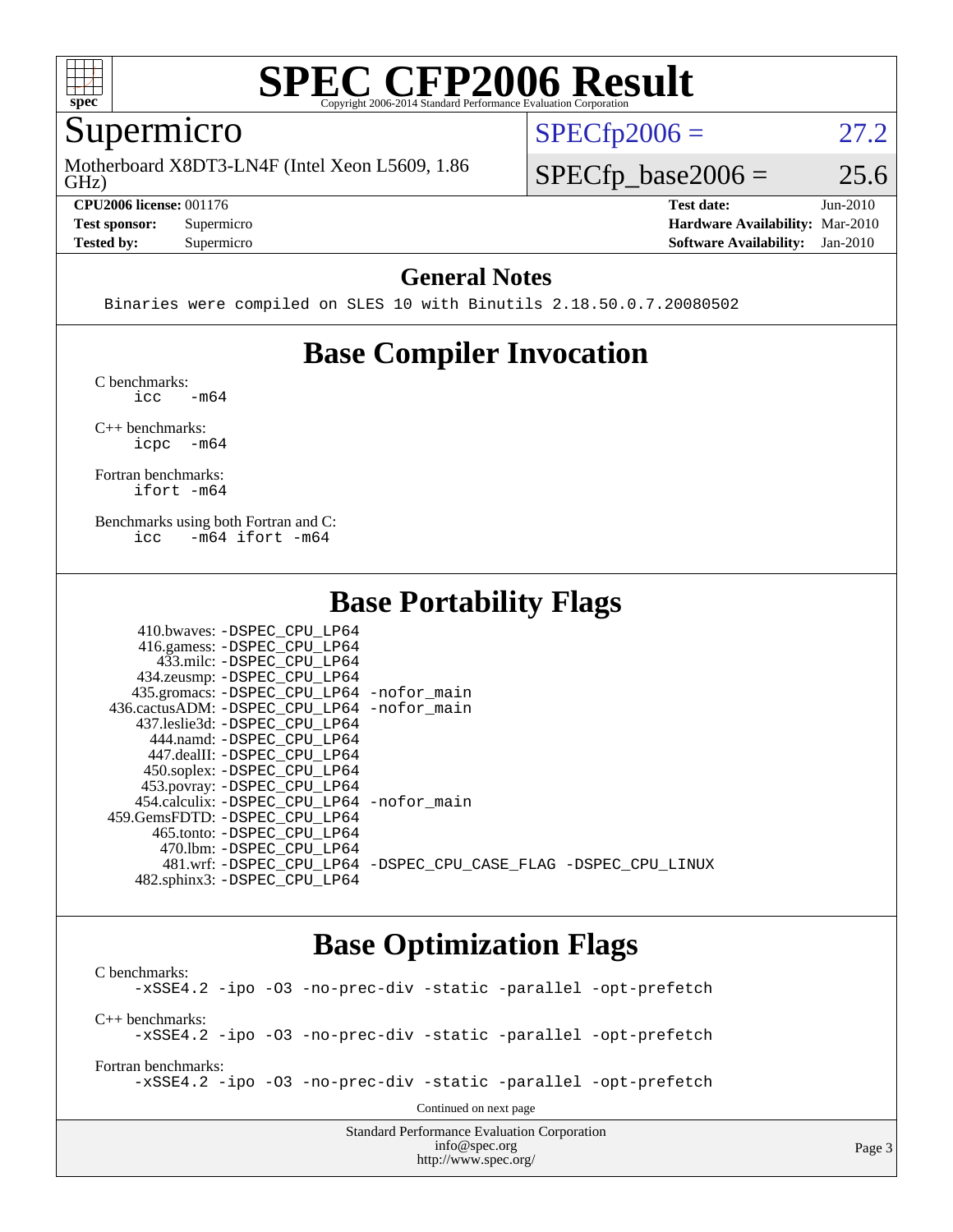

### Supermicro

GHz) Motherboard X8DT3-LN4F (Intel Xeon L5609, 1.86  $SPECTp2006 = 27.2$ 

 $SPECTp\_base2006 = 25.6$ 

**[CPU2006 license:](http://www.spec.org/auto/cpu2006/Docs/result-fields.html#CPU2006license)** 001176 **[Test date:](http://www.spec.org/auto/cpu2006/Docs/result-fields.html#Testdate)** Jun-2010 **[Test sponsor:](http://www.spec.org/auto/cpu2006/Docs/result-fields.html#Testsponsor)** Supermicro **[Hardware Availability:](http://www.spec.org/auto/cpu2006/Docs/result-fields.html#HardwareAvailability)** Mar-2010 **[Tested by:](http://www.spec.org/auto/cpu2006/Docs/result-fields.html#Testedby)** Supermicro **[Software Availability:](http://www.spec.org/auto/cpu2006/Docs/result-fields.html#SoftwareAvailability)** Jan-2010

### **[Base Optimization Flags \(Continued\)](http://www.spec.org/auto/cpu2006/Docs/result-fields.html#BaseOptimizationFlags)**

[Benchmarks using both Fortran and C](http://www.spec.org/auto/cpu2006/Docs/result-fields.html#BenchmarksusingbothFortranandC):

[-xSSE4.2](http://www.spec.org/cpu2006/results/res2010q3/cpu2006-20100621-11966.flags.html#user_CC_FCbase_f-xSSE42_f91528193cf0b216347adb8b939d4107) [-ipo](http://www.spec.org/cpu2006/results/res2010q3/cpu2006-20100621-11966.flags.html#user_CC_FCbase_f-ipo) [-O3](http://www.spec.org/cpu2006/results/res2010q3/cpu2006-20100621-11966.flags.html#user_CC_FCbase_f-O3) [-no-prec-div](http://www.spec.org/cpu2006/results/res2010q3/cpu2006-20100621-11966.flags.html#user_CC_FCbase_f-no-prec-div) [-static](http://www.spec.org/cpu2006/results/res2010q3/cpu2006-20100621-11966.flags.html#user_CC_FCbase_f-static) [-parallel](http://www.spec.org/cpu2006/results/res2010q3/cpu2006-20100621-11966.flags.html#user_CC_FCbase_f-parallel) [-opt-prefetch](http://www.spec.org/cpu2006/results/res2010q3/cpu2006-20100621-11966.flags.html#user_CC_FCbase_f-opt-prefetch)

### **[Peak Compiler Invocation](http://www.spec.org/auto/cpu2006/Docs/result-fields.html#PeakCompilerInvocation)**

 $C$  benchmarks:<br>icc  $-m64$ 

[C++ benchmarks:](http://www.spec.org/auto/cpu2006/Docs/result-fields.html#CXXbenchmarks) [icpc -m64](http://www.spec.org/cpu2006/results/res2010q3/cpu2006-20100621-11966.flags.html#user_CXXpeak_intel_icpc_64bit_bedb90c1146cab66620883ef4f41a67e)

[Fortran benchmarks](http://www.spec.org/auto/cpu2006/Docs/result-fields.html#Fortranbenchmarks): [ifort -m64](http://www.spec.org/cpu2006/results/res2010q3/cpu2006-20100621-11966.flags.html#user_FCpeak_intel_ifort_64bit_ee9d0fb25645d0210d97eb0527dcc06e)

[Benchmarks using both Fortran and C](http://www.spec.org/auto/cpu2006/Docs/result-fields.html#BenchmarksusingbothFortranandC): [icc -m64](http://www.spec.org/cpu2006/results/res2010q3/cpu2006-20100621-11966.flags.html#user_CC_FCpeak_intel_icc_64bit_0b7121f5ab7cfabee23d88897260401c) [ifort -m64](http://www.spec.org/cpu2006/results/res2010q3/cpu2006-20100621-11966.flags.html#user_CC_FCpeak_intel_ifort_64bit_ee9d0fb25645d0210d97eb0527dcc06e)

### **[Peak Portability Flags](http://www.spec.org/auto/cpu2006/Docs/result-fields.html#PeakPortabilityFlags)**

Same as Base Portability Flags

### **[Peak Optimization Flags](http://www.spec.org/auto/cpu2006/Docs/result-fields.html#PeakOptimizationFlags)**

[C benchmarks](http://www.spec.org/auto/cpu2006/Docs/result-fields.html#Cbenchmarks):

```
Standard Performance Evaluation Corporation
                                           info@spec.org
                                         http://www.spec.org/
        433.milc: -xSSE4.2(pass 2) -prof-gen(pass 1) -ipo(pass 2) -O3(pass 2)
                -no-prec-div(pass 2) -static(pass 2) -prof-use(pass 2)
                -ansi-alias
         470.lbm: -xSSE4.2(pass 2) -prof-gen(pass 1) -ipo(pass 2) -O3(pass 2)
                -no-prec-div(pass 2) -static(pass 2) -prof-use(pass 2)
                -parallel -ansi-alias -auto-ilp32
      482.sphinx3: -xSSE4.2 -ipo -O3 -no-prec-div -static -auto-ilp32
                -unroll2
C++ benchmarks: 
        444.namd: -xSSE4.2(pass 2) -prof-gen(pass 1) -ipo(pass 2) -O3(pass 2)
                -no-prec-div(pass 2) -static(pass 2) -prof-use(pass 2)
                -fno-alias -auto-ilp32
      447.dealII: -xSSE4. 2(pass 2)-prof-gen-ipo(pass 2) -03(pass 2)
                -no-prec-div(pass 2) -static(pass 2) -prof-use(pass 2)
                -unroll2 -ansi-alias -scalar-rep- -auto-ilp32
                                         Continued on next page
```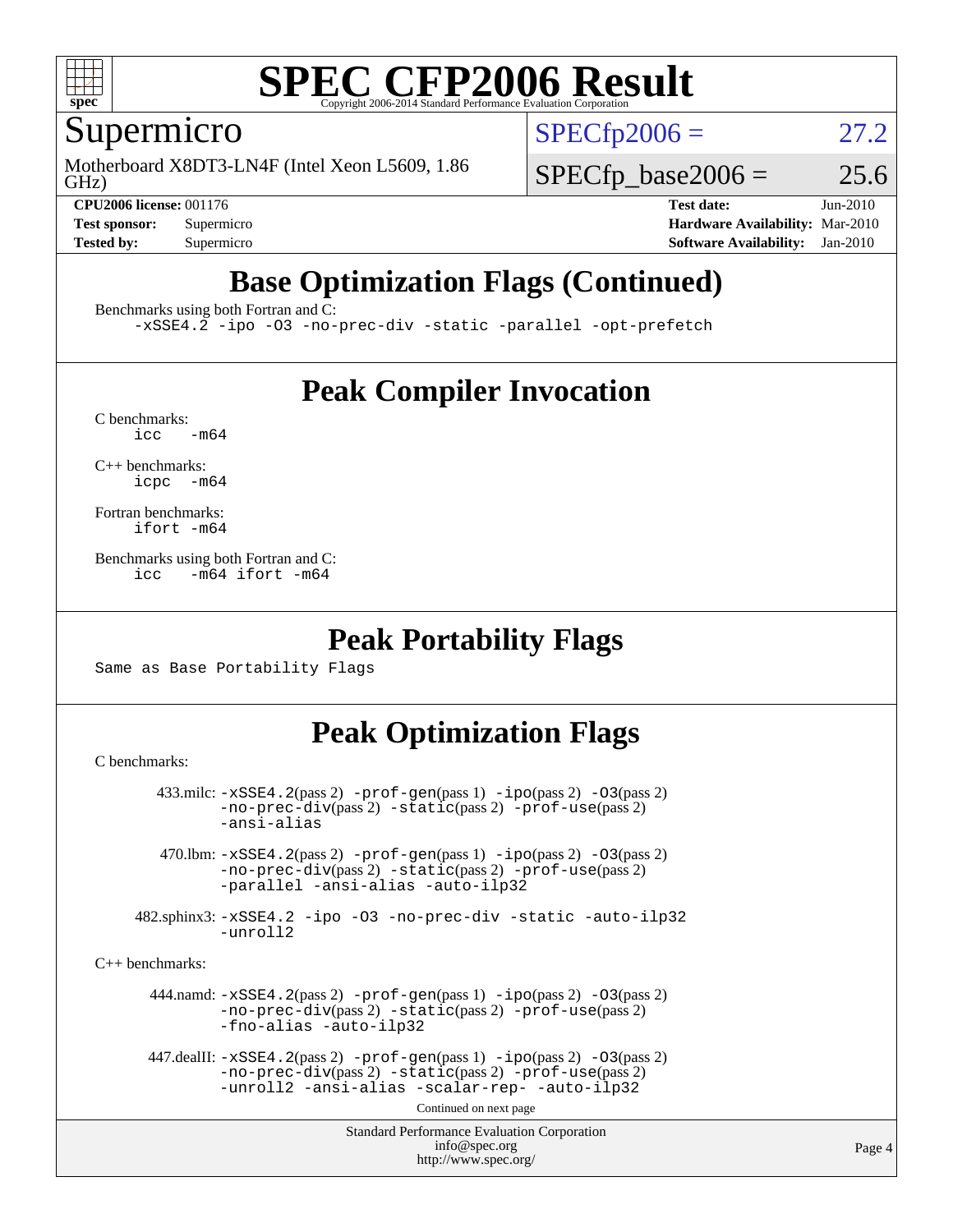

Supermicro

GHz) Motherboard X8DT3-LN4F (Intel Xeon L5609, 1.86  $SPECTp2006 = 27.2$ 

 $SPECTp\_base2006 = 25.6$ 

**[CPU2006 license:](http://www.spec.org/auto/cpu2006/Docs/result-fields.html#CPU2006license)** 001176 **[Test date:](http://www.spec.org/auto/cpu2006/Docs/result-fields.html#Testdate)** Jun-2010 **[Test sponsor:](http://www.spec.org/auto/cpu2006/Docs/result-fields.html#Testsponsor)** Supermicro **[Hardware Availability:](http://www.spec.org/auto/cpu2006/Docs/result-fields.html#HardwareAvailability)** Mar-2010 **[Tested by:](http://www.spec.org/auto/cpu2006/Docs/result-fields.html#Testedby)** Supermicro **[Software Availability:](http://www.spec.org/auto/cpu2006/Docs/result-fields.html#SoftwareAvailability)** Jan-2010

### **[Peak Optimization Flags \(Continued\)](http://www.spec.org/auto/cpu2006/Docs/result-fields.html#PeakOptimizationFlags)**

 450.soplex: [-xSSE4.2](http://www.spec.org/cpu2006/results/res2010q3/cpu2006-20100621-11966.flags.html#user_peakPASS2_CXXFLAGSPASS2_LDFLAGS450_soplex_f-xSSE42_f91528193cf0b216347adb8b939d4107)(pass 2) [-prof-gen](http://www.spec.org/cpu2006/results/res2010q3/cpu2006-20100621-11966.flags.html#user_peakPASS1_CXXFLAGSPASS1_LDFLAGS450_soplex_prof_gen_e43856698f6ca7b7e442dfd80e94a8fc)(pass 1) [-ipo](http://www.spec.org/cpu2006/results/res2010q3/cpu2006-20100621-11966.flags.html#user_peakPASS2_CXXFLAGSPASS2_LDFLAGS450_soplex_f-ipo)(pass 2) [-O3](http://www.spec.org/cpu2006/results/res2010q3/cpu2006-20100621-11966.flags.html#user_peakPASS2_CXXFLAGSPASS2_LDFLAGS450_soplex_f-O3)(pass 2) [-no-prec-div](http://www.spec.org/cpu2006/results/res2010q3/cpu2006-20100621-11966.flags.html#user_peakPASS2_CXXFLAGSPASS2_LDFLAGS450_soplex_f-no-prec-div)(pass 2) [-static](http://www.spec.org/cpu2006/results/res2010q3/cpu2006-20100621-11966.flags.html#user_peakPASS2_CXXFLAGSPASS2_LDFLAGS450_soplex_f-static)(pass 2) [-prof-use](http://www.spec.org/cpu2006/results/res2010q3/cpu2006-20100621-11966.flags.html#user_peakPASS2_CXXFLAGSPASS2_LDFLAGS450_soplex_prof_use_bccf7792157ff70d64e32fe3e1250b55)(pass 2) [-opt-malloc-options=3](http://www.spec.org/cpu2006/results/res2010q3/cpu2006-20100621-11966.flags.html#user_peakOPTIMIZE450_soplex_f-opt-malloc-options_13ab9b803cf986b4ee62f0a5998c2238) [-auto-ilp32](http://www.spec.org/cpu2006/results/res2010q3/cpu2006-20100621-11966.flags.html#user_peakCXXOPTIMIZE450_soplex_f-auto-ilp32) 453.povray:  $-xSSE4$ . 2(pass 2)  $-prof-gen(pass 1) -ipo(pass 2) -O3(pass 2)$  $-prof-gen(pass 1) -ipo(pass 2) -O3(pass 2)$  $-prof-gen(pass 1) -ipo(pass 2) -O3(pass 2)$  $-prof-gen(pass 1) -ipo(pass 2) -O3(pass 2)$  $-prof-gen(pass 1) -ipo(pass 2) -O3(pass 2)$  $-prof-gen(pass 1) -ipo(pass 2) -O3(pass 2)$ [-no-prec-div](http://www.spec.org/cpu2006/results/res2010q3/cpu2006-20100621-11966.flags.html#user_peakPASS2_CXXFLAGSPASS2_LDFLAGS453_povray_f-no-prec-div)(pass 2) [-static](http://www.spec.org/cpu2006/results/res2010q3/cpu2006-20100621-11966.flags.html#user_peakPASS2_CXXFLAGSPASS2_LDFLAGS453_povray_f-static)(pass 2) [-prof-use](http://www.spec.org/cpu2006/results/res2010q3/cpu2006-20100621-11966.flags.html#user_peakPASS2_CXXFLAGSPASS2_LDFLAGS453_povray_prof_use_bccf7792157ff70d64e32fe3e1250b55)(pass 2) [-unroll4](http://www.spec.org/cpu2006/results/res2010q3/cpu2006-20100621-11966.flags.html#user_peakCXXOPTIMIZE453_povray_f-unroll_4e5e4ed65b7fd20bdcd365bec371b81f) [-ansi-alias](http://www.spec.org/cpu2006/results/res2010q3/cpu2006-20100621-11966.flags.html#user_peakCXXOPTIMIZE453_povray_f-ansi-alias) [Fortran benchmarks](http://www.spec.org/auto/cpu2006/Docs/result-fields.html#Fortranbenchmarks): 410.bwaves: [-xSSE4.2](http://www.spec.org/cpu2006/results/res2010q3/cpu2006-20100621-11966.flags.html#user_peakOPTIMIZE410_bwaves_f-xSSE42_f91528193cf0b216347adb8b939d4107) [-ipo](http://www.spec.org/cpu2006/results/res2010q3/cpu2006-20100621-11966.flags.html#user_peakOPTIMIZE410_bwaves_f-ipo) [-O3](http://www.spec.org/cpu2006/results/res2010q3/cpu2006-20100621-11966.flags.html#user_peakOPTIMIZE410_bwaves_f-O3) [-no-prec-div](http://www.spec.org/cpu2006/results/res2010q3/cpu2006-20100621-11966.flags.html#user_peakOPTIMIZE410_bwaves_f-no-prec-div) [-static](http://www.spec.org/cpu2006/results/res2010q3/cpu2006-20100621-11966.flags.html#user_peakOPTIMIZE410_bwaves_f-static) [-opt-prefetch](http://www.spec.org/cpu2006/results/res2010q3/cpu2006-20100621-11966.flags.html#user_peakOPTIMIZE410_bwaves_f-opt-prefetch) [-parallel](http://www.spec.org/cpu2006/results/res2010q3/cpu2006-20100621-11966.flags.html#user_peakOPTIMIZE410_bwaves_f-parallel) 416.gamess:  $-xSSE4$ . 2(pass 2)  $-prof-gen(pass 1) -ipo(pass 2) -O3(pass 2)$  $-prof-gen(pass 1) -ipo(pass 2) -O3(pass 2)$  $-prof-gen(pass 1) -ipo(pass 2) -O3(pass 2)$  $-prof-gen(pass 1) -ipo(pass 2) -O3(pass 2)$  $-prof-gen(pass 1) -ipo(pass 2) -O3(pass 2)$  $-prof-gen(pass 1) -ipo(pass 2) -O3(pass 2)$ [-no-prec-div](http://www.spec.org/cpu2006/results/res2010q3/cpu2006-20100621-11966.flags.html#user_peakPASS2_FFLAGSPASS2_LDFLAGS416_gamess_f-no-prec-div)(pass 2) [-static](http://www.spec.org/cpu2006/results/res2010q3/cpu2006-20100621-11966.flags.html#user_peakPASS2_FFLAGSPASS2_LDFLAGS416_gamess_f-static)(pass 2) [-prof-use](http://www.spec.org/cpu2006/results/res2010q3/cpu2006-20100621-11966.flags.html#user_peakPASS2_FFLAGSPASS2_LDFLAGS416_gamess_prof_use_bccf7792157ff70d64e32fe3e1250b55)(pass 2) [-unroll2](http://www.spec.org/cpu2006/results/res2010q3/cpu2006-20100621-11966.flags.html#user_peakOPTIMIZE416_gamess_f-unroll_784dae83bebfb236979b41d2422d7ec2) [-Ob0](http://www.spec.org/cpu2006/results/res2010q3/cpu2006-20100621-11966.flags.html#user_peakOPTIMIZE416_gamess_f-Ob_n_fbe6f6428adb7d4b74b1e99bb2444c2d) [-ansi-alias](http://www.spec.org/cpu2006/results/res2010q3/cpu2006-20100621-11966.flags.html#user_peakOPTIMIZE416_gamess_f-ansi-alias) [-scalar-rep-](http://www.spec.org/cpu2006/results/res2010q3/cpu2006-20100621-11966.flags.html#user_peakOPTIMIZE416_gamess_f-disablescalarrep_abbcad04450fb118e4809c81d83c8a1d) 434.zeusmp: basepeak = yes 437.leslie3d: basepeak = yes 459.GemsFDTD: [-xSSE4.2](http://www.spec.org/cpu2006/results/res2010q3/cpu2006-20100621-11966.flags.html#user_peakPASS2_FFLAGSPASS2_LDFLAGS459_GemsFDTD_f-xSSE42_f91528193cf0b216347adb8b939d4107)(pass 2) [-prof-gen](http://www.spec.org/cpu2006/results/res2010q3/cpu2006-20100621-11966.flags.html#user_peakPASS1_FFLAGSPASS1_LDFLAGS459_GemsFDTD_prof_gen_e43856698f6ca7b7e442dfd80e94a8fc)(pass 1) [-ipo](http://www.spec.org/cpu2006/results/res2010q3/cpu2006-20100621-11966.flags.html#user_peakPASS2_FFLAGSPASS2_LDFLAGS459_GemsFDTD_f-ipo)(pass 2) [-O3](http://www.spec.org/cpu2006/results/res2010q3/cpu2006-20100621-11966.flags.html#user_peakPASS2_FFLAGSPASS2_LDFLAGS459_GemsFDTD_f-O3)(pass 2) [-no-prec-div](http://www.spec.org/cpu2006/results/res2010q3/cpu2006-20100621-11966.flags.html#user_peakPASS2_FFLAGSPASS2_LDFLAGS459_GemsFDTD_f-no-prec-div)(pass 2) [-static](http://www.spec.org/cpu2006/results/res2010q3/cpu2006-20100621-11966.flags.html#user_peakPASS2_FFLAGSPASS2_LDFLAGS459_GemsFDTD_f-static)(pass 2) [-prof-use](http://www.spec.org/cpu2006/results/res2010q3/cpu2006-20100621-11966.flags.html#user_peakPASS2_FFLAGSPASS2_LDFLAGS459_GemsFDTD_prof_use_bccf7792157ff70d64e32fe3e1250b55)(pass 2) [-unroll2](http://www.spec.org/cpu2006/results/res2010q3/cpu2006-20100621-11966.flags.html#user_peakOPTIMIZE459_GemsFDTD_f-unroll_784dae83bebfb236979b41d2422d7ec2) [-Ob0](http://www.spec.org/cpu2006/results/res2010q3/cpu2006-20100621-11966.flags.html#user_peakOPTIMIZE459_GemsFDTD_f-Ob_n_fbe6f6428adb7d4b74b1e99bb2444c2d) [-opt-prefetch](http://www.spec.org/cpu2006/results/res2010q3/cpu2006-20100621-11966.flags.html#user_peakOPTIMIZE459_GemsFDTD_f-opt-prefetch) [-parallel](http://www.spec.org/cpu2006/results/res2010q3/cpu2006-20100621-11966.flags.html#user_peakOPTIMIZE459_GemsFDTD_f-parallel)  $465$ .tonto:  $-xSSE4$ .  $2(pass 2)$  [-prof-gen](http://www.spec.org/cpu2006/results/res2010q3/cpu2006-20100621-11966.flags.html#user_peakPASS1_FFLAGSPASS1_LDFLAGS465_tonto_prof_gen_e43856698f6ca7b7e442dfd80e94a8fc)(pass 1) [-ipo](http://www.spec.org/cpu2006/results/res2010q3/cpu2006-20100621-11966.flags.html#user_peakPASS2_FFLAGSPASS2_LDFLAGS465_tonto_f-ipo)(pass 2) -03(pass 2) [-no-prec-div](http://www.spec.org/cpu2006/results/res2010q3/cpu2006-20100621-11966.flags.html#user_peakPASS2_FFLAGSPASS2_LDFLAGS465_tonto_f-no-prec-div)(pass 2) [-static](http://www.spec.org/cpu2006/results/res2010q3/cpu2006-20100621-11966.flags.html#user_peakPASS2_FFLAGSPASS2_LDFLAGS465_tonto_f-static)(pass 2) [-prof-use](http://www.spec.org/cpu2006/results/res2010q3/cpu2006-20100621-11966.flags.html#user_peakPASS2_FFLAGSPASS2_LDFLAGS465_tonto_prof_use_bccf7792157ff70d64e32fe3e1250b55)(pass 2) [-inline-calloc](http://www.spec.org/cpu2006/results/res2010q3/cpu2006-20100621-11966.flags.html#user_peakOPTIMIZE465_tonto_f-inline-calloc) [-opt-malloc-options=3](http://www.spec.org/cpu2006/results/res2010q3/cpu2006-20100621-11966.flags.html#user_peakOPTIMIZE465_tonto_f-opt-malloc-options_13ab9b803cf986b4ee62f0a5998c2238) [-auto](http://www.spec.org/cpu2006/results/res2010q3/cpu2006-20100621-11966.flags.html#user_peakOPTIMIZE465_tonto_f-auto) [-unroll4](http://www.spec.org/cpu2006/results/res2010q3/cpu2006-20100621-11966.flags.html#user_peakOPTIMIZE465_tonto_f-unroll_4e5e4ed65b7fd20bdcd365bec371b81f) [Benchmarks using both Fortran and C](http://www.spec.org/auto/cpu2006/Docs/result-fields.html#BenchmarksusingbothFortranandC): 435.gromacs:  $-xSSE4$ . 2(pass 2)  $-prof-gen(pass 1) -ipo(pass 2) -O3(pass 2)$  $-prof-gen(pass 1) -ipo(pass 2) -O3(pass 2)$  $-prof-gen(pass 1) -ipo(pass 2) -O3(pass 2)$  $-prof-gen(pass 1) -ipo(pass 2) -O3(pass 2)$  $-prof-gen(pass 1) -ipo(pass 2) -O3(pass 2)$  $-prof-gen(pass 1) -ipo(pass 2) -O3(pass 2)$ [-no-prec-div](http://www.spec.org/cpu2006/results/res2010q3/cpu2006-20100621-11966.flags.html#user_peakPASS2_CFLAGSPASS2_FFLAGSPASS2_LDFLAGS435_gromacs_f-no-prec-div)(pass 2) [-static](http://www.spec.org/cpu2006/results/res2010q3/cpu2006-20100621-11966.flags.html#user_peakPASS2_CFLAGSPASS2_FFLAGSPASS2_LDFLAGS435_gromacs_f-static)(pass 2) [-prof-use](http://www.spec.org/cpu2006/results/res2010q3/cpu2006-20100621-11966.flags.html#user_peakPASS2_CFLAGSPASS2_FFLAGSPASS2_LDFLAGS435_gromacs_prof_use_bccf7792157ff70d64e32fe3e1250b55)(pass 2) [-opt-prefetch](http://www.spec.org/cpu2006/results/res2010q3/cpu2006-20100621-11966.flags.html#user_peakOPTIMIZE435_gromacs_f-opt-prefetch) [-auto-ilp32](http://www.spec.org/cpu2006/results/res2010q3/cpu2006-20100621-11966.flags.html#user_peakCOPTIMIZE435_gromacs_f-auto-ilp32) 436.cactusADM: [-xSSE4.2](http://www.spec.org/cpu2006/results/res2010q3/cpu2006-20100621-11966.flags.html#user_peakPASS2_CFLAGSPASS2_FFLAGSPASS2_LDFLAGS436_cactusADM_f-xSSE42_f91528193cf0b216347adb8b939d4107)(pass 2) [-prof-gen](http://www.spec.org/cpu2006/results/res2010q3/cpu2006-20100621-11966.flags.html#user_peakPASS1_CFLAGSPASS1_FFLAGSPASS1_LDFLAGS436_cactusADM_prof_gen_e43856698f6ca7b7e442dfd80e94a8fc)(pass 1) [-ipo](http://www.spec.org/cpu2006/results/res2010q3/cpu2006-20100621-11966.flags.html#user_peakPASS2_CFLAGSPASS2_FFLAGSPASS2_LDFLAGS436_cactusADM_f-ipo)(pass 2) [-O3](http://www.spec.org/cpu2006/results/res2010q3/cpu2006-20100621-11966.flags.html#user_peakPASS2_CFLAGSPASS2_FFLAGSPASS2_LDFLAGS436_cactusADM_f-O3)(pass 2) [-no-prec-div](http://www.spec.org/cpu2006/results/res2010q3/cpu2006-20100621-11966.flags.html#user_peakPASS2_CFLAGSPASS2_FFLAGSPASS2_LDFLAGS436_cactusADM_f-no-prec-div)(pass 2) [-static](http://www.spec.org/cpu2006/results/res2010q3/cpu2006-20100621-11966.flags.html#user_peakPASS2_CFLAGSPASS2_FFLAGSPASS2_LDFLAGS436_cactusADM_f-static)(pass 2) [-prof-use](http://www.spec.org/cpu2006/results/res2010q3/cpu2006-20100621-11966.flags.html#user_peakPASS2_CFLAGSPASS2_FFLAGSPASS2_LDFLAGS436_cactusADM_prof_use_bccf7792157ff70d64e32fe3e1250b55)(pass 2) [-unroll2](http://www.spec.org/cpu2006/results/res2010q3/cpu2006-20100621-11966.flags.html#user_peakOPTIMIZE436_cactusADM_f-unroll_784dae83bebfb236979b41d2422d7ec2) [-opt-prefetch](http://www.spec.org/cpu2006/results/res2010q3/cpu2006-20100621-11966.flags.html#user_peakOPTIMIZE436_cactusADM_f-opt-prefetch) [-parallel](http://www.spec.org/cpu2006/results/res2010q3/cpu2006-20100621-11966.flags.html#user_peakOPTIMIZE436_cactusADM_f-parallel) [-auto-ilp32](http://www.spec.org/cpu2006/results/res2010q3/cpu2006-20100621-11966.flags.html#user_peakCOPTIMIZE436_cactusADM_f-auto-ilp32) 454.calculix: [-xSSE4.2](http://www.spec.org/cpu2006/results/res2010q3/cpu2006-20100621-11966.flags.html#user_peakOPTIMIZE454_calculix_f-xSSE42_f91528193cf0b216347adb8b939d4107) [-ipo](http://www.spec.org/cpu2006/results/res2010q3/cpu2006-20100621-11966.flags.html#user_peakOPTIMIZE454_calculix_f-ipo) [-O3](http://www.spec.org/cpu2006/results/res2010q3/cpu2006-20100621-11966.flags.html#user_peakOPTIMIZE454_calculix_f-O3) [-no-prec-div](http://www.spec.org/cpu2006/results/res2010q3/cpu2006-20100621-11966.flags.html#user_peakOPTIMIZE454_calculix_f-no-prec-div) [-static](http://www.spec.org/cpu2006/results/res2010q3/cpu2006-20100621-11966.flags.html#user_peakOPTIMIZE454_calculix_f-static) [-auto-ilp32](http://www.spec.org/cpu2006/results/res2010q3/cpu2006-20100621-11966.flags.html#user_peakCOPTIMIZE454_calculix_f-auto-ilp32) 481.wrf: Same as 454.calculix The flags file that was used to format this result can be browsed at <http://www.spec.org/cpu2006/flags/Intel-ic11.1-linux64-revE.20100915.html>